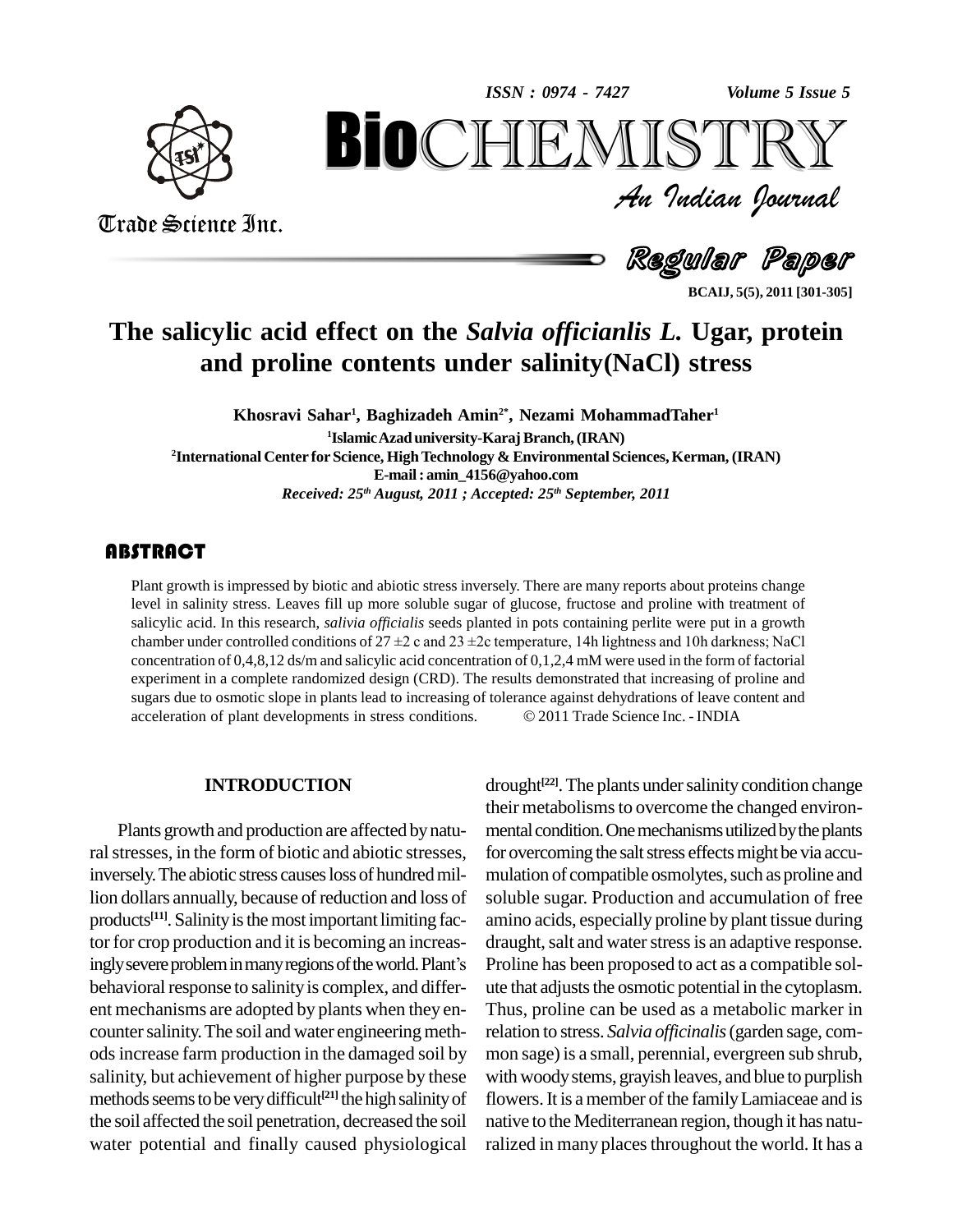# Regular Paper

appeared, and the test pipe was well shaken to spread the color within the test pipe.The solution absorption was in 600 nm, determined by spectrophotometer system, and then the sugar concentration was measured by using of standard curve. For spectrophotometer setting, a solution instead of plant extraction, which in cludes deionized water and the rest solution with sugar values, was measured and presented by using of rel-

evant standard curve based on mg/g fw.

**based on [2]**

**The measurement of protein concentration**

for protein extraction of root and leaf, one gram of

mortar; it included 5 ml bufferTris- HCI 0.05 M with

each fresh tissue (leaf and root) was grinded in a chain<br>mortar; it included 5 ml buffer Tris - HCI 0.05 M with<br>pH=7°5. The obtained computable solution was trans-

long history of medicinal and culinary use, and in modern times as an ornamental garden plant.The common name "sage" is also used for a number of related and unrelated species.salicylic acid is a plant phenol, and today it is in use as internal regulator hormone, because its role in the defensive mechanism against biotic and abiotic stresseshas been confirmed.Thisresearch studiesthe salinityand salicylic acid effects on sugar, protein and proline contents of salvia officials.

# **MATERIALSAND METHODS**

#### **Planting**

At first, the seeds were disinfected with hypocholorid sodium, and then 5 seeds were planted in  $pH=7^{\circ}5$ . The obtained computable solution was transeach pot containing perlite and kept in a growth cham- $\frac{r}{f_{\text{err}}}$ hypocholorid sodium, and then 5 seeds were planted in<br>each pot containing perlite and kept in a growth cham-<br>ber under controlled conditions of  $27 \pm 2^{\circ}c$ ,  $23 \pm 2^{\circ}c$ temperature, 14 h lightness, 10 h darkness. Then the pots were irrigated with deionized water and nutrient solution, every two day for one month. NaCl factor at 4 levelsincluding0,4,8,12 ds/mandsalicylic acid treat ment at 4 levels including  $0,1,2$  and 4 mM were used. The experiment was performed as factorial in the form of completely random plan (CRD design) with 3 rep etitions (48 pots). Salicylic acid treatments were sprayed on the leaves every two daysfor two weeks, and then different levels of salinity factor were used every two days with nutrient solution for 14 days.

### $\mathbf{T}$ he measurement of sugar content based on<sup>[17]</sup> WIU

100°C temperature. In this term, CUZ+ was reduced to *In this text*<br>*In the bottom*<br>*Ing the pipes, 2*<br>*Ided to them;<br>IISTRY* 0.05 g of fresh tissue of leaf and root was weighted by laboratory subtle scale (satrius) BP211D model with 0.0001gaccuracy.Eachsamplewas grindedwith 10ml deionized water in a china mortar, then the mortar condeformated water in a china mortar, then the mortar con-<br>tent was transferred to small container and located on a<br>pipes were cooled in ice bath, and then 4 ml Tollen's heater to boil.After that, the container contents were filtered by watman filter paper (number 1), for plant extraction. 2 ml of each extraction was transferred to a test tube and 2 ml copper sulfate solution was added to each color layer of Tollens' reagent and proline were used. of the tube. Then, the tube caps were closed with cotton.<br>Each of these tubes was kept in warm water bath with<br>100°C temperature. In this term, CUZ+ was reduced to Each of these tubes was kept in warm water bath with  $CU_2$ 0 by monosaccharide aldehid; here a brick red color  $v_{\text{fw}}$ . was observed in the bottom of the test tube.

After cooling the pipes, 2 ml phosphomolibdic acid solution was added to them; after a moment, blue color

**BIO**CHEMISTRY



#### **Proline measurement method**

0.02 g of root and fresh leaf tissue was grinded with  $10$  ml,  $3%$  sulfosalicylic acid solution; the obtained extraction was centrifuged by using centrifuge napco 2028R model for 5 min in 1000 g. Then 2 ml of upper liquid was mixed with 2 mg ninhydrin reagent and 2 ml<br>pure acetic acid; they were kept in hot water bath at<br>100°C. for 1 h. After that for stopping all reactions, the pure acetic acid; they were kept in hot water bath at 100°C. for 1 h. After that for stopping all reactions, the pipes were cooled in ice bath, and then 4 ml Tollen's reagent was added, with the pipes well shaken. Separated layers were formed by fixing the pipes for 15 -20<br>s. For measurement of proline concentration, the upper<br>color layer of Tollens' reagent and proline were used. s. For measurement of proline concentration, the upper The absorption of some specific color material was determined through 520 nm, and the proline of each sample was obtained by using standard curve, based on mg/g fw.

#### **Statistical analysis**

In thisstudy, the total number of experiments was

**302**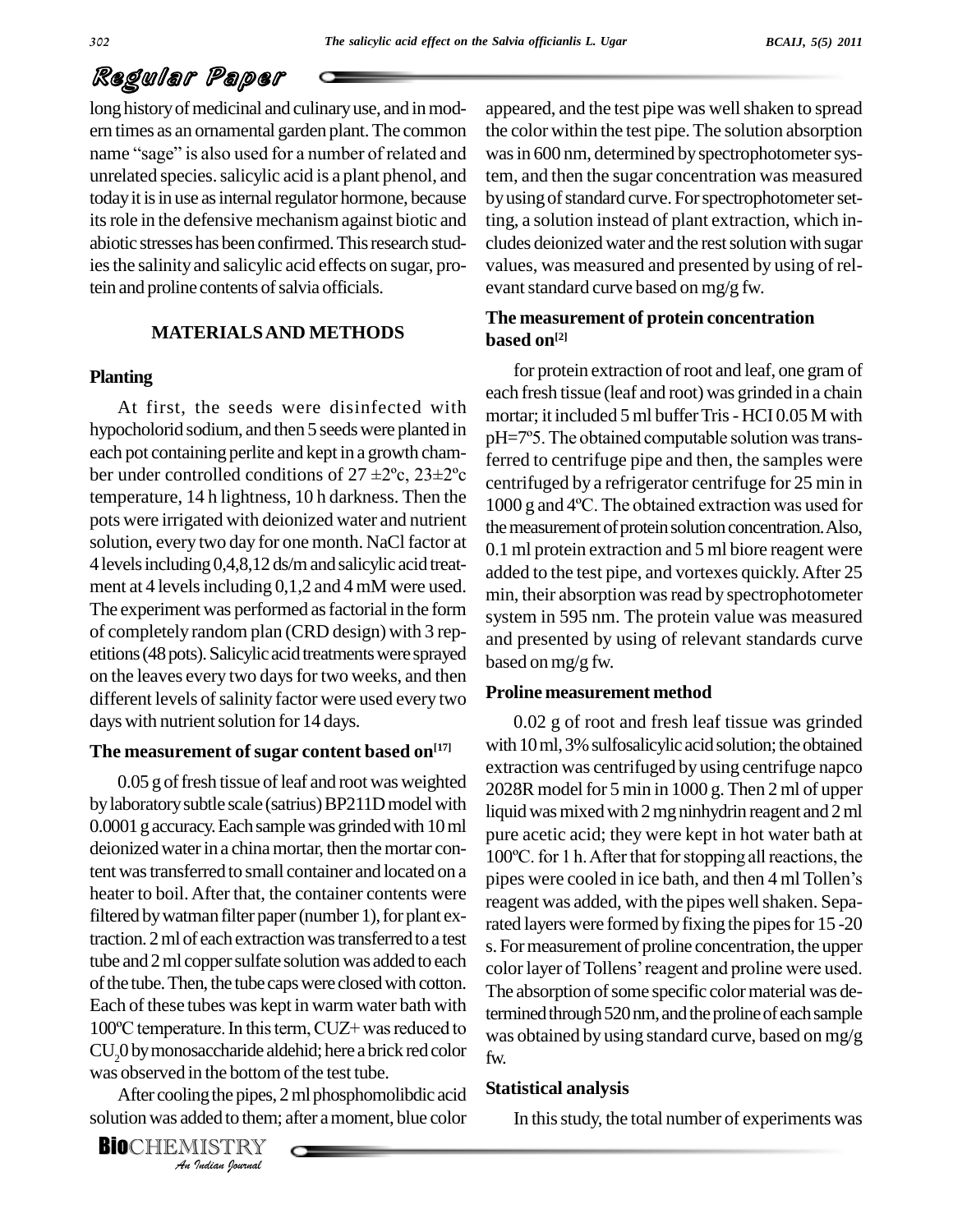

done in different stages in completely randomized design with 3 repetitions and the test considers the reciprocal effect of salicylic acid and salinity on different parameters asfactorial. The levels of 0, 4, 8, 12 ds/m of salinity were used and the levels of salicylic acid were 0, 1, 2, 4 mm. The comparison of means was done with Duncan test to SPSS 12.0 software in probability level of 1%. For drawing graph, we used Excel 2003 software.

# **RESULTS**

### **Leafsugar**

**By high salinity concentrations, the level of sugar in** leaf increases. Also salicylic acid increases the sugar. The highest increasing sugar. level at salinity is  $4 \text{ mm}$   $\frac{2}{3}$ and 12 ds/m salicylic acid concentration. The least sugar level is observed at 0 mM salinity and 0 ds/msalicylic acid (Figure 1).



**Figure1. The effect of NaClsalinity concentrations and sali cylic acid on the leafsugar content**



**Figure2. The effect of NaClsalinity concentrations and sali cylic acid on the leaf protein content**

# **Leaf protein**

According to Figure 2, salinity decreases the leaf protein level. Salicylic acid increases protein concentration. The least protein level is observed at 0 mM salinity level with 0 ds/m salicylic acid concentration, and also the highest level of it could be ob served at 4 mm salinity level with 12 ds/m salicylic acid concentration.

# **Leaf proline**

Figure 3 shows that with increasing salinity level, proline increase, also increases proline level by high salicylic acid level.



**Figure3. The effect of NaClsalinity concentrations and sali cylic acid on the leaf proline content DISSUSSION**

#### **Sugar**

lyzed from macro molecule to micro molecule. Sucrose *Indian*<br>*I* starch de-<br>*I* is use of sali-<br>IISTRY<br>*Indian hournal* The increasing of photosynthesis carbohydrate is a signal for water deficiency tolerance. The high carbohydrate concentration with its role to reduce water potential helps to prevent oxidative losses and protein struction maintenance during water shortage. Also carbohydrates play a molecule role for sugar responsible genes that give different physiological response like defensive response and cellular expansion<sup>[9]</sup>. In this research salt stress and salicylic acid increases leaf sugar. Salicylic acid cause balance in the sugar level at salinity stress condition. The increasing of induced glucose storage by salt stress is possible, that is for storage demand reduction of carbon or starch decomposition<sup>[19]</sup>. The increasing of all soluble carbohydrate in the root during salinity stress is effective on the balance against osmotic pressure.The plant cell for escaping from plasmolysis performance and creation during salt stress conditions should be changed and anabreaks down to glucose and fructose, and starch de composition to glucose increasesits osmotic pressure cell<sup>[2, 12]</sup>. reported increase in soluble sugar content of the root of tomato under salt (Nacl) stress. The use of sali-

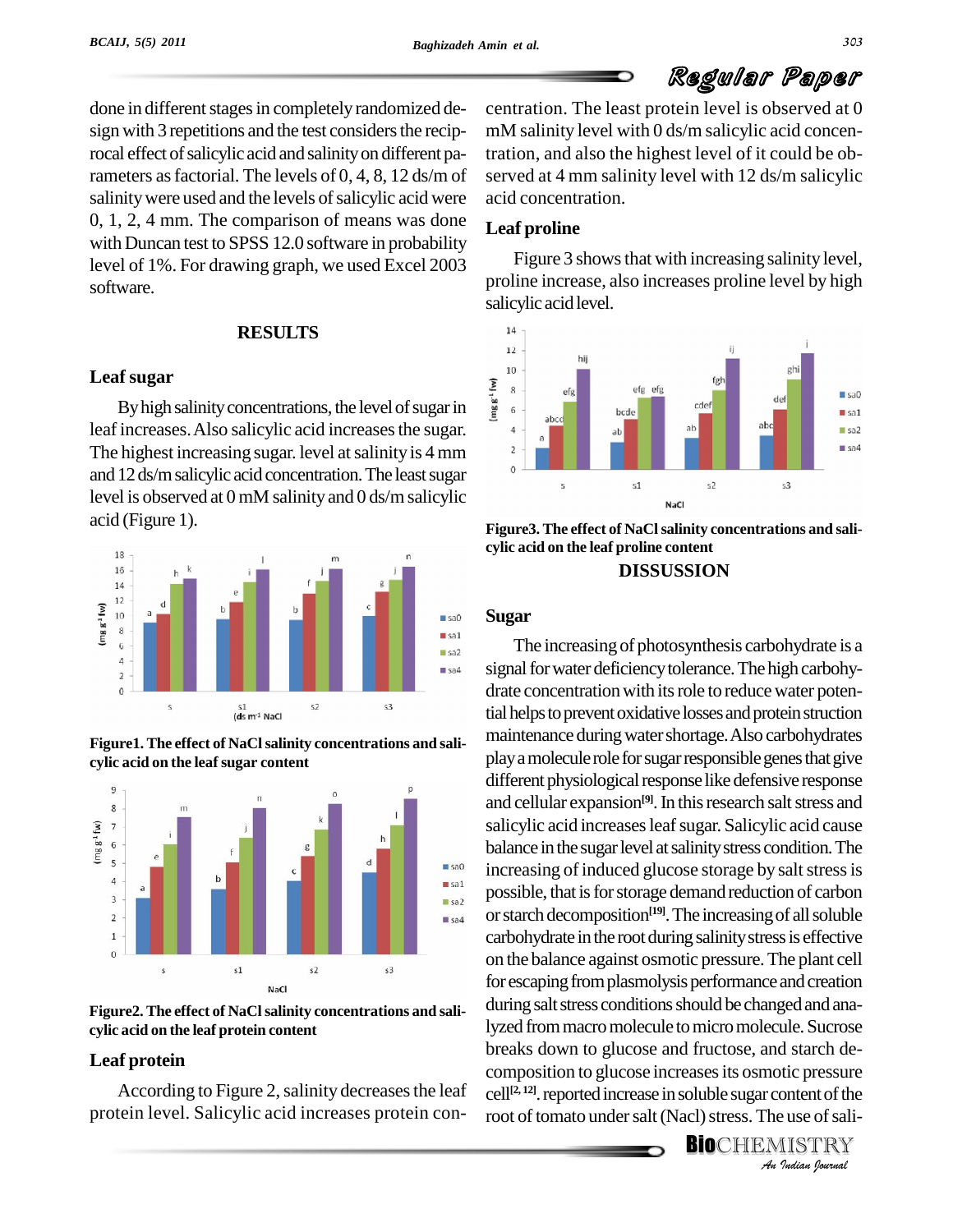# Regular Paper

cylic acid could activate the consumption of soluble sugar metabolism by increasing osmotic pressure. It is supposed that salicylic acid treatment deranges the enzymatic systemof polysaccharide hydrolysis **[8]**.

## **Protein**

There are many reports about increasing and de creasing of protein level in salicylic stress.The soluble protein and free amino acid in barley organs (root and bud) increases with NaCl increasing. The study of maize plant and also all amino acid increased with salicylic acid<sup>[6]</sup>. The increasing of amino acid in the plant tissue under stress is related to protein fraction<sup>[7]</sup>. In this research, it is written that the leaf protein level decreased by salt stress but salicylic acid could increase it. The cause of protein reduction at salinity condition is the prevention of nitrate  $juncea$ . 41(2), 281-284 (2003). reductase activity **[20]**. The salt stress induced some changes on the protein of rice leaf shoots and root but not effective on leaf blade. The level of some protein centrations of sodium chloride,"  $(1999)$ . decreases because of protein synthesis reduction **[10]**. Under high water stress, some plants produce materials with low molecular weight such as amino acid and polyamines, which reduce water potential. The plants produce some proteinsin response to biotic and abiotic stresses, that some of these proteins deduct by phytohormones such as salicylic acid<sup>[7]</sup>. In this research, the  $\hspace{1cm} 2$ salt stress decreases the protein level in leaf, but salicylic  $[7]$ acid increases the protein levels. The proteins at salt stress condition accumulate and act as osmotic regulator<sup>[1]</sup>. The salinity stress deducts special protein in root and leaves of barley. Salinity stress increases amino acid content in stressed maize plants". Int. J. Agric. Biol. (2004). wheat varieties<sup>[5]</sup>. There are many reports about protein [9] K. changes along with compatible stages that adapt the plants with changed environment<sup>[10]</sup>. The salinity stress interferes with nitrogen consumption and absorption. The salt stress condition could have effect on different stages of nitrogen metabolism, such as absorption, ionic reduction and protein synthesis **[13]**.

#### **Proline**

**BIO**CHEMISTRY

proline leads to increase in resistance to salt stress the *I* increase in 1<br>**Increase is d**<br>Jurce of prolii<br>IISTRY Proline is one of the most important compounds of plants defensive mixed action to salt stress. Increasing amount of this increase is different between different varieties<sup>[16]</sup>. Source of proline is total protein and total amino acid.

**[6]**. increases proline and defensive proteins **[15]**. According to the other studies, the proline accumulation by salicylic acid treatment increases in wheat, oat, bean and tomato, under oxidative stresses **[18]**.The more tolerant plants store more praline<sup>[4]</sup>. In the present research, increasing salt increases proline in leaf. In high level of salt, the proline level increases. There is a direct relation between accumulation of osmolates (proline and sugars) and increasing resistance in plants in abiotic stress condition **[14]**. High protection of abcissic acid in treated plants with salicylic acid and under salt stress

#### **REFERENCE**

- **[1]** A.Ahmad, Q.Fairduddin, S.Hayat; *Brassica juncea*î. **41(2)**, 281-284 **(2003)**. [1] A.Ahmad, Q.Fairduddin, S.Hayat; *Brassica*<br>*juncea*". **41(2)**, 281-284 (**2003**).<br>[2] M.Benbella; et al. "Response of five sunflower
- genotypes (Helianthusannus L.) to different con- [2] M.Benbella; et al. "Response of five sunflower
- **[3]** M.M.Bradford; Analytical Biochemistry. **72**, 248- 254 **(1976)**.
- **[4]** R.Desnigh, G.Kanagaraj; Gen.Appl.Plant Physiol., **33(3-4)**, 221-234 **(2007)**.
- **[5]** H.M.EL-Bassiony, M.A.Bakheta; Inter.J.Agric. And Boil., 7, 363-365 **(2005)**.
- **[6]** M.A.El-Tayeb; Plant Growth Regulation., **45**, 215- 225 **(2005)**.
- **[7]** M.M.Hussein, L.K.Balbaa, M.S.Gaballah; Re search Journal of Agriculture and Biological Sci ences, **3(4)**, 321-328 **(2007)**. **finding Search Journal of Agriculture and Biological Sciences, 3(4), 321-328 (2007).<br>
<b>[8]** S.E.A.Khodary; "Effect of salicylic acid on the growth,
- hotosynthesis and carbohydrate metabolism in salt S.E.A.Khodary; "Effect of salicylic acid on the growth,<br>hotosynthesis and carbohydrate metabolism in salt<br>stressed maize plants" .Int.J.Agric.Biol. (2004).
- **[9]** K.Koch; Annu.Rev.Plant Physiol.Plant Mol.Biol. **47**, 509-540 **(1996)**.
- **[10]** K.Kong-Ngern, S.Daduang, Ch.Wongkham, S.Bunnag, M.Kosittrakana, P.Theera Kulpisata; Science Asia, **31**, 403-408 **(2005)**.
- **[11]** S.Mahajam, N.Tuteja; Biochem.Biophys., **444**, 139- 158 **(2005)**.
- **[12]** E.b.Marian, D.A.Jose, P.A.Francisco; physiol.plant., **11** 503-511 **(2000)**.
- **[13]** D.A.L.Meloni, M.R.Gulotta, C.A.Martinez, M.A.Oliva; Plant.Physiol., **16(1)** 39-46 **(2004)**.
- **[14]** S.Ramanjulum, N.Sreenivasulu,C.Sudhakar; Effect of water stress on photosynthesis in two mulberry genotypes with different tolerance photosynthetic, **35(2)**, 279-283 **(1998)**.
- **[15]** F.M.Shakirova, D.R.Sakhabutdinova; Plant Sci.,